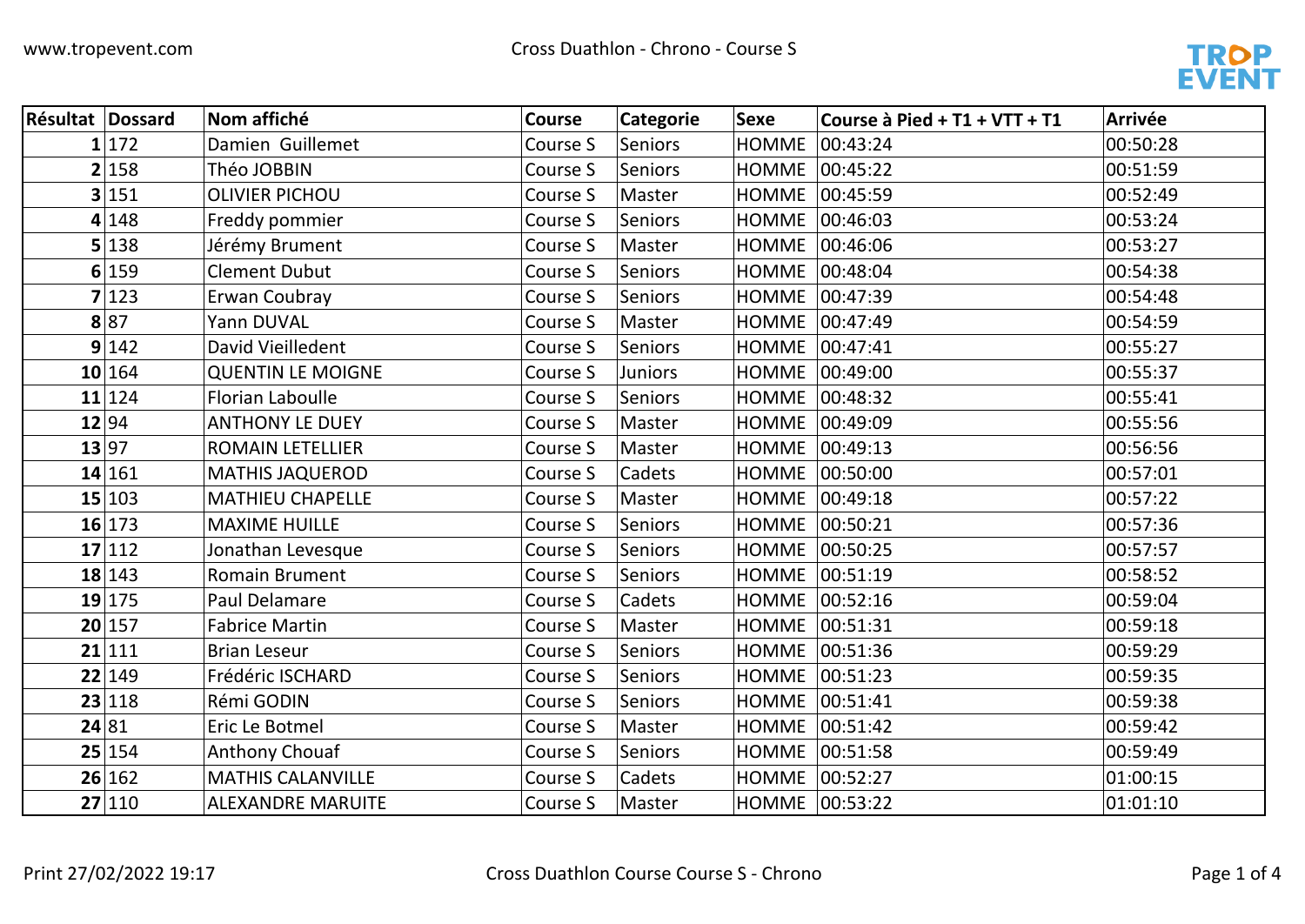

| <b>Résultat Dossard</b> |        | Nom affiché              | <b>Course</b> | <b>Categorie</b> | <b>Sexe</b>      | Course à Pied + T1 + VTT + T1 | <b>Arrivée</b> |
|-------------------------|--------|--------------------------|---------------|------------------|------------------|-------------------------------|----------------|
|                         | 28 139 | David CLYNCKEMAILLIE     | Course S      | <b>Seniors</b>   | <b>HOMME</b>     | 00:53:31                      | 01:01:15       |
|                         | 29 125 | <b>Titouan Clousier</b>  | Course S      | <b>Juniors</b>   | HOMME   00:52:20 |                               | 01:01:24       |
|                         | 30 168 | <b>ENZO SALAUN</b>       | Course S      | <b>Juniors</b>   | HOMME 00:54:38   |                               | 01:01:45       |
|                         | 31 146 | Lucas Loue               | Course S      | <b>Juniors</b>   | HOMME 00:54:08   |                               | 01:01:51       |
|                         | 32 171 | <b>Samuel Monier</b>     | Course S      | Seniors          | HOMME 00:53:52   |                               | 01:01:57       |
|                         | 33 99  | <b>ARNAUD GILLES</b>     | Course S      | Master           | HOMME 00:53:27   |                               | 01:02:01       |
|                         | 34 92  | NICOLAS BOUCHIRED        | Course S      | Master           | HOMME   00:54:30 |                               | 01:02:21       |
|                         | 35 177 | <b>Delphine GAUDRY</b>   | Course S      | Seniors          | <b>FEMME</b>     | 00:54:53                      | 01:02:31       |
|                         | 36 132 | Jean-marie Bertrès       | Course S      | Master           | HOMME 00:54:44   |                               | 01:02:38       |
|                         | 37 96  | <b>DELPHINE DUFAU</b>    | Course S      | <b>Seniors</b>   | <b>FEMME</b>     | 00:54:35                      | 01:03:06       |
|                         | 38 141 | <b>Nelly Pintus</b>      | Course S      | Master           | <b>HOMME</b>     | 00:55:16                      | 01:03:39       |
|                         | 39 89  | <b>Clement Vottier</b>   | Course S      | Seniors          | HOMME 00:56:01   |                               | 01:04:01       |
|                         | 40 101 | <b>ANAIS GRAVELAIS</b>   | Course S      | Seniors          | <b>FEMME</b>     | 00:55:36                      | 01:04:20       |
|                         | 41 88  | <b>DAMIEN BAZIRE</b>     | Course S      | Master           | <b>HOMME</b>     | 00:56:33                      | 01:04:47       |
|                         | 42 116 | <b>OLIVIER MALHADAS</b>  | Course S      | Master           | HOMME 00:56:40   |                               | 01:05:44       |
|                         | 43 134 | <b>MATTHIEU POIGNANT</b> | Course S      | Master           | <b>HOMME</b>     | 00:57:31                      | 01:06:20       |
|                         | 44 178 | <b>Elise HAVE</b>        | Course S      | <b>Seniors</b>   | <b>FEMME</b>     | 00:58:38                      | 01:07:23       |
|                         | 45 160 | Ludovic Jobbin           | Course S      | Master           | HOMME 00:59:09   |                               | 01:08:14       |
|                         | 46 93  | RAPHAEL DUBOC            | Course S      | Master           | HOMME 01:00:15   |                               | 01:08:27       |
|                         | 47 85  | vincent ratel            | Course S      | <b>Seniors</b>   | HOMME   00:58:51 |                               | 01:08:38       |
|                         | 48 113 | Alex Samson              | Course S      | Cadets           | HOMME 01:01:28   |                               | 01:09:43       |
|                         | 49 176 | Julien Gribouval         | Course S      | <b>Seniors</b>   | HOMME 01:00:59   |                               | 01:10:07       |
|                         | 50 140 | Julien bouteiller        | Course S      | Master           | HOMME 01:01:57   |                               | 01:10:44       |
|                         | 51 169 | THEO DELAMARE            | Course S      | Cadets           | HOMME 01:02:56   |                               | 01:10:57       |
|                         | 52 105 | Christophe Blanchard     | Course S      | Master           | HOMME 01:01:25   |                               | 01:11:08       |
|                         | 53 106 | <b>CARL PIERRE</b>       | Course S      | Master           | HOMME 01:02:33   |                               | 01:11:13       |
|                         | 54 153 | Théophile Jardin         | Course S      | <b>Seniors</b>   | HOMME 01:01:04   |                               | 01:11:23       |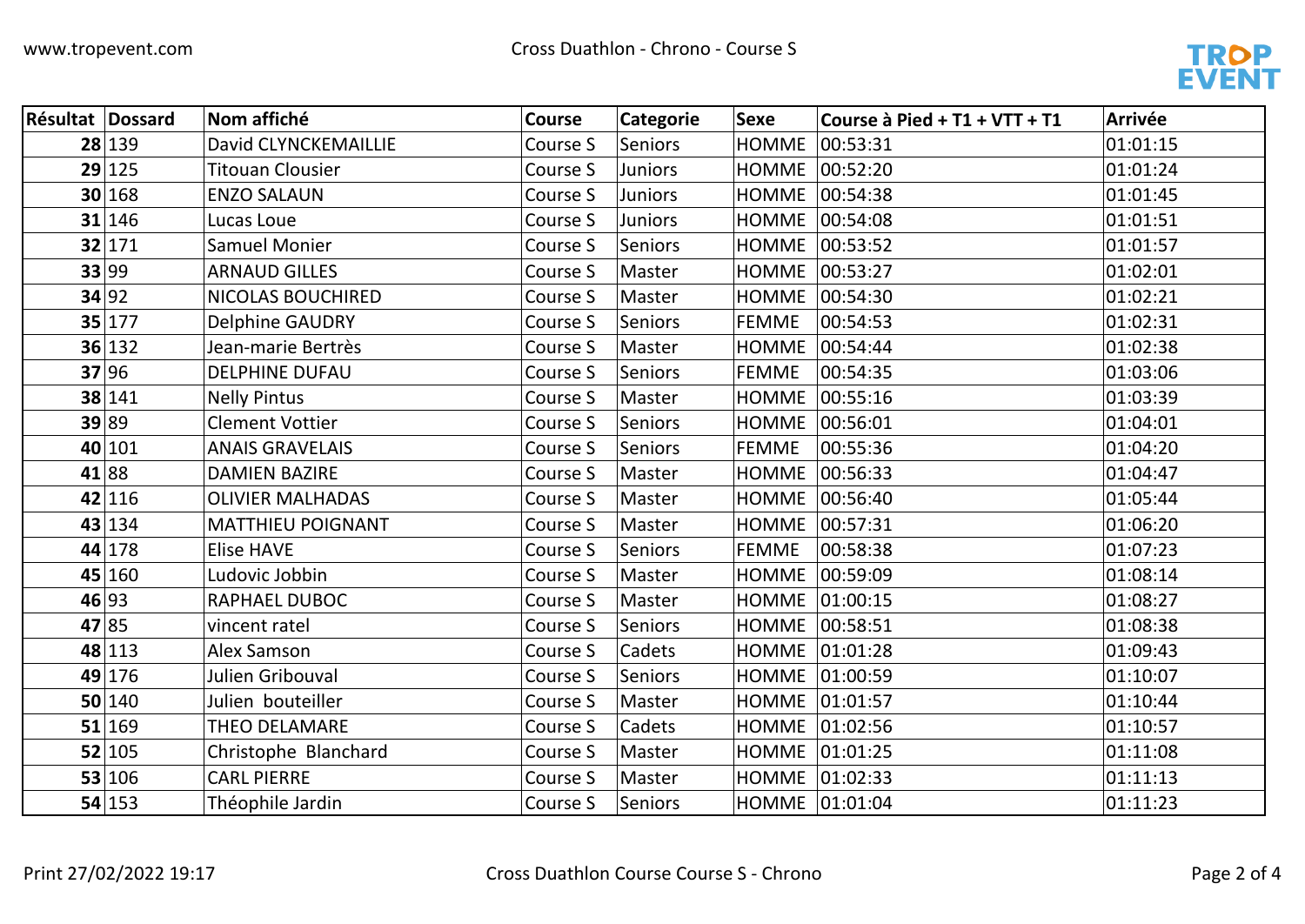

| Résultat Dossard |        | Nom affiché                     | <b>Course</b> | Categorie      | <b>Sexe</b>  | Course à Pied + T1 + VTT + T1 | <b>Arrivée</b> |
|------------------|--------|---------------------------------|---------------|----------------|--------------|-------------------------------|----------------|
|                  | 55 136 | <b>SYLVAIN DERREY</b>           | Course S      | Master         | <b>HOMME</b> | 01:02:25                      | 01:11:36       |
|                  | 56 133 | anthony malhadas                | Course S      | Seniors        |              | HOMME 01:02:38                | 01:12:04       |
|                  | 57 98  | <b>LUDOVIC DUPRE</b>            | Course S      | Master         |              | HOMME 01:03:30                | 01:12:15       |
|                  | 58 86  | <b>Bertulle Jamard</b>          | Course S      | Cadets         | <b>FEMME</b> | 01:03:41                      | 01:12:31       |
|                  | 59 83  | Mickaël LEVITRE                 | Course S      | Master         |              | HOMME 01:03:26                | 01:12:43       |
|                  | 60 102 | <b>LEA LERILLE</b>              | Course S      | Seniors        | <b>FEMME</b> | 01:04:39                      | 01:12:57       |
|                  | 61 144 | <b>EMMANUEL AFONSO</b>          | Course S      | Master         |              | HOMME 01:05:07                | 01:13:09       |
|                  | 62 156 | <b>Astrid Tardy</b>             | Course S      | Seniors        | <b>FEMME</b> | 01:05:02                      | 01:13:32       |
|                  | 63 95  | <b>MARION CANNO</b>             | Course S      | Seniors        | <b>FEMME</b> | 01:03:39                      | 01:13:47       |
|                  | 64 90  | Jean-Baptiste Richard           | Course S      | Seniors        |              | HOMME 01:03:43                | 01:13:55       |
|                  | 65 174 | JULIEN MASCARELL                | Course S      | Seniors        |              | HOMME 01:05:32                | 01:14:27       |
|                  | 66 126 | <b>Paul Grenier</b>             | Course S      | Cadets         |              | HOMME 01:03:36                | 01:14:35       |
|                  | 67 163 | <b>MATHIS BERNADE CORDHOMME</b> | Course S      | Cadets         |              | HOMME 01:03:52                | 01:14:46       |
|                  | 68 165 | <b>CAROLINE DEDIEU</b>          | Course S      | <b>Juniors</b> | <b>FEMME</b> | 01:05:15                      | 01:15:13       |
|                  | 69 107 | <b>GAUTIER CHAPELLE</b>         | Course S      | Cadets         |              | HOMME 01:06:23                | 01:15:58       |
|                  | 70 114 | <b>Delphine Grisez</b>          | Course S      | Master         | <b>FEMME</b> | 01:06:57                      | 01:16:10       |
|                  | 71 166 | <b>CLARA BAILLEUL</b>           | Course S      | Cadets         | <b>FEMME</b> | 01:07:30                      | 01:16:26       |
|                  | 72 135 | Arnaud Jamard                   | Course S      | Master         |              | HOMME 01:08:51                | 01:19:05       |
|                  | 73 108 | <b>ANTOINE LEBAS</b>            | Course S      | Master         |              | HOMME 01:09:55                | 01:19:34       |
|                  | 74 120 | Matthieu Fabijan                | Course S      | Cadets         |              | HOMME 01:09:05                | 01:20:55       |
|                  | 75 109 | <b>CHARLEY PETIT</b>            | Course S      | Master         |              | HOMME 01:12:48                | 01:21:26       |
|                  | 76 131 | Jean-claude MARQUES             | Course S      | Master         |              | HOMME 01:14:15                | 01:24:33       |
|                  | 77 115 | <b>Emily Peron Dormenval</b>    | Course S      | <b>Seniors</b> | <b>FEMME</b> | 01:15:18                      | 01:25:20       |
|                  | 78 147 | <b>ELSA GERARDO</b>             | Course S      | Seniors        | <b>FEMME</b> | 01:16:26                      | 01:26:57       |
|                  | 79 152 | Doriane Verdier                 | Course S      | Seniors        | <b>FEMME</b> | 01:15:34                      | 01:27:17       |
|                  | 80 150 | Clémence Pruvot                 | Course S      | Master         | <b>FEMME</b> | 01:17:56                      | 01:27:25       |
|                  | 81 119 | <b>PAULINE PALFRAY</b>          | Course S      | Seniors        | <b>FEMME</b> | 01:19:40                      | 01:29:55       |